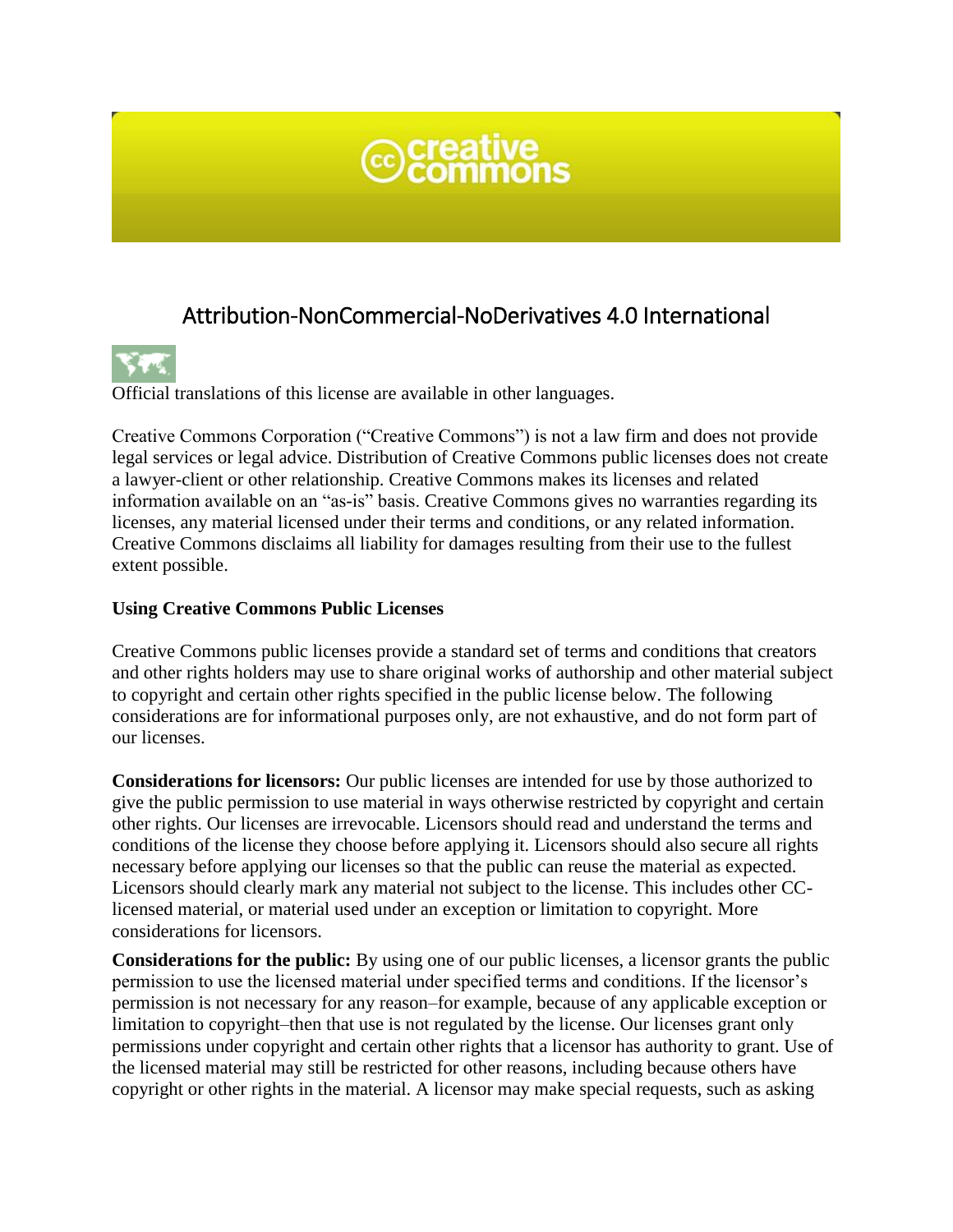that all changes be marked or described. Although not required by our licenses, you are encouraged to respect those requests where reasonable. More considerations for the public.

# **Creative Commons Attribution-NonCommercial-NoDerivatives 4.0 International Public License**

By exercising the Licensed Rights (defined below), You accept and agree to be bound by the terms and conditions of this Creative Commons Attribution-NonCommercial-NoDerivatives 4.0 International Public License ("Public License"). To the extent this Public License may be interpreted as a contract, You are granted the Licensed Rights in consideration of Your acceptance of these terms and conditions, and the Licensor grants You such rights in consideration of benefits the Licensor receives from making the Licensed Material available under these terms and conditions.

#### **Section 1 – Definitions.**

- a. **Adapted Material** means material subject to Copyright and Similar Rights that is derived from or based upon the Licensed Material and in which the Licensed Material is translated, altered, arranged, transformed, or otherwise modified in a manner requiring permission under the Copyright and Similar Rights held by the Licensor. For purposes of this Public License, where the Licensed Material is a musical work, performance, or sound recording, Adapted Material is always produced where the Licensed Material is synched in timed relation with a moving image.
- b. **Copyright and Similar Rights** means copyright and/or similar rights closely related to copyright including, without limitation, performance, broadcast, sound recording, and Sui Generis Database Rights, without regard to how the rights are labeled or categorized. For purposes of this Public License, the rights specified in Section 2(b)(1)-(2) are not Copyright and Similar Rights.
- c. **Effective Technological Measures** means those measures that, in the absence of proper authority, may not be circumvented under laws fulfilling obligations under Article 11 of the WIPO Copyright Treaty adopted on December 20, 1996, and/or similar international agreements.
- d. **Exceptions and Limitations** means fair use, fair dealing, and/or any other exception or limitation to Copyright and Similar Rights that applies to Your use of the Licensed Material.
- e. **Licensed Material** means the artistic or literary work, database, or other material to which the Licensor applied this Public License.
- f. **Licensed Rights** means the rights granted to You subject to the terms and conditions of this Public License, which are limited to all Copyright and Similar Rights that apply to Your use of the Licensed Material and that the Licensor has authority to license.
- g. **Licensor** means the individual(s) or entity(ies) granting rights under this Public License.
- h. **NonCommercial** means not primarily intended for or directed towards commercial advantage or monetary compensation. For purposes of this Public License, the exchange of the Licensed Material for other material subject to Copyright and Similar Rights by digital file-sharing or similar means is NonCommercial provided there is no payment of monetary compensation in connection with the exchange.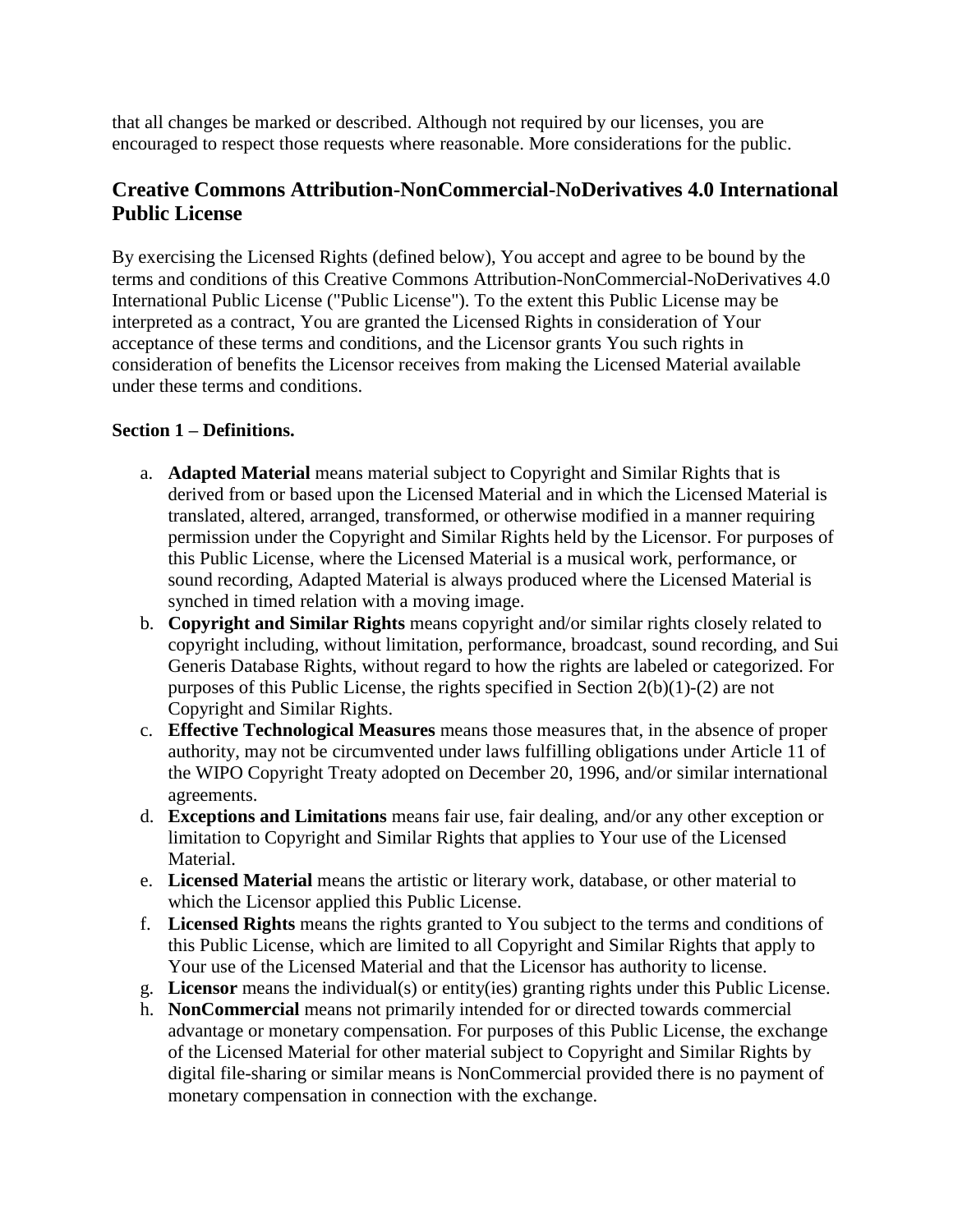- i. **Share** means to provide material to the public by any means or process that requires permission under the Licensed Rights, such as reproduction, public display, public performance, distribution, dissemination, communication, or importation, and to make material available to the public including in ways that members of the public may access the material from a place and at a time individually chosen by them.
- j. **Sui Generis Database Rights** means rights other than copyright resulting from Directive 96/9/EC of the European Parliament and of the Council of 11 March 1996 on the legal protection of databases, as amended and/or succeeded, as well as other essentially equivalent rights anywhere in the world.
- k. **You** means the individual or entity exercising the Licensed Rights under this Public License. **Your** has a corresponding meaning.

#### **Section 2 – Scope.**

- a. **License grant**.
	- 1. Subject to the terms and conditions of this Public License, the Licensor hereby grants You a worldwide, royalty-free, non-sublicensable, non-exclusive, irrevocable license to exercise the Licensed Rights in the Licensed Material to:
		- A. reproduce and Share the Licensed Material, in whole or in part, for NonCommercial purposes only; and
		- B. produce and reproduce, but not Share, Adapted Material for NonCommercial purposes only.
	- 2. Exceptions and Limitations. For the avoidance of doubt, where Exceptions and Limitations apply to Your use, this Public License does not apply, and You do not need to comply with its terms and conditions.
	- 3. Term. The term of this Public License is specified in Section 6(a).
	- 4. Media and formats; technical modifications allowed. The Licensor authorizes You to exercise the Licensed Rights in all media and formats whether now known or hereafter created, and to make technical modifications necessary to do so. The Licensor waives and/or agrees not to assert any right or authority to forbid You from making technical modifications necessary to exercise the Licensed Rights, including technical modifications necessary to circumvent Effective Technological Measures. For purposes of this Public License, simply making modifications authorized by this Section 2(a)(4) never produces Adapted Material.
	- 5. Downstream recipients.
		- A. Offer from the Licensor Licensed Material. Every recipient of the Licensed Material automatically receives an offer from the Licensor to exercise the Licensed Rights under the terms and conditions of this Public License.
		- B. No downstream restrictions. You may not offer or impose any additional or different terms or conditions on, or apply any Effective Technological Measures to, the Licensed Material if doing so restricts exercise of the Licensed Rights by any recipient of the Licensed Material.
	- 6. No endorsement. Nothing in this Public License constitutes or may be construed as permission to assert or imply that You are, or that Your use of the Licensed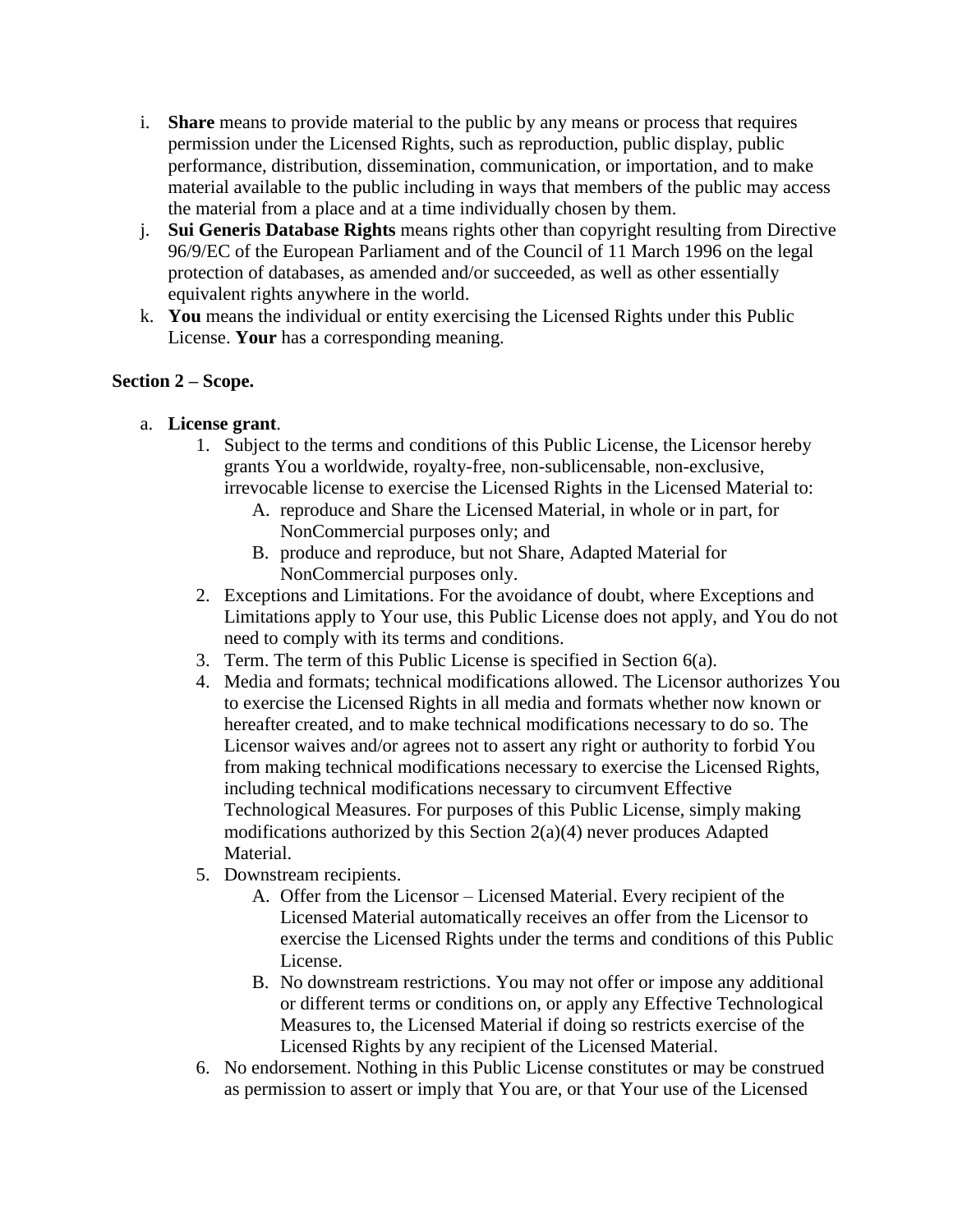Material is, connected with, or sponsored, endorsed, or granted official status by, the Licensor or others designated to receive attribution as provided in Section  $3(a)(1)(A)(i)$ .

#### b. **Other rights**.

- 1. Moral rights, such as the right of integrity, are not licensed under this Public License, nor are publicity, privacy, and/or other similar personality rights; however, to the extent possible, the Licensor waives and/or agrees not to assert any such rights held by the Licensor to the limited extent necessary to allow You to exercise the Licensed Rights, but not otherwise.
- 2. Patent and trademark rights are not licensed under this Public License.
- 3. To the extent possible, the Licensor waives any right to collect royalties from You for the exercise of the Licensed Rights, whether directly or through a collecting society under any voluntary or waivable statutory or compulsory licensing scheme. In all other cases the Licensor expressly reserves any right to collect such royalties, including when the Licensed Material is used other than for NonCommercial purposes.

#### **Section 3 – License Conditions.**

Your exercise of the Licensed Rights is expressly made subject to the following conditions.

#### a. **Attribution**.

- 1. If You Share the Licensed Material, You must:
	- A. retain the following if it is supplied by the Licensor with the Licensed Material:
		- i. identification of the creator(s) of the Licensed Material and any others designated to receive attribution, in any reasonable manner requested by the Licensor (including by pseudonym if designated);
		- ii. a copyright notice;
		- iii. a notice that refers to this Public License;
		- iv. a notice that refers to the disclaimer of warranties;
		- v. a URI or hyperlink to the Licensed Material to the extent reasonably practicable;
	- B. indicate if You modified the Licensed Material and retain an indication of any previous modifications; and
	- C. indicate the Licensed Material is licensed under this Public License, and include the text of, or the URI or hyperlink to, this Public License.

For the avoidance of doubt, You do not have permission under this Public License to Share Adapted Material.

2. You may satisfy the conditions in Section  $3(a)(1)$  in any reasonable manner based on the medium, means, and context in which You Share the Licensed Material. For example, it may be reasonable to satisfy the conditions by providing a URI or hyperlink to a resource that includes the required information.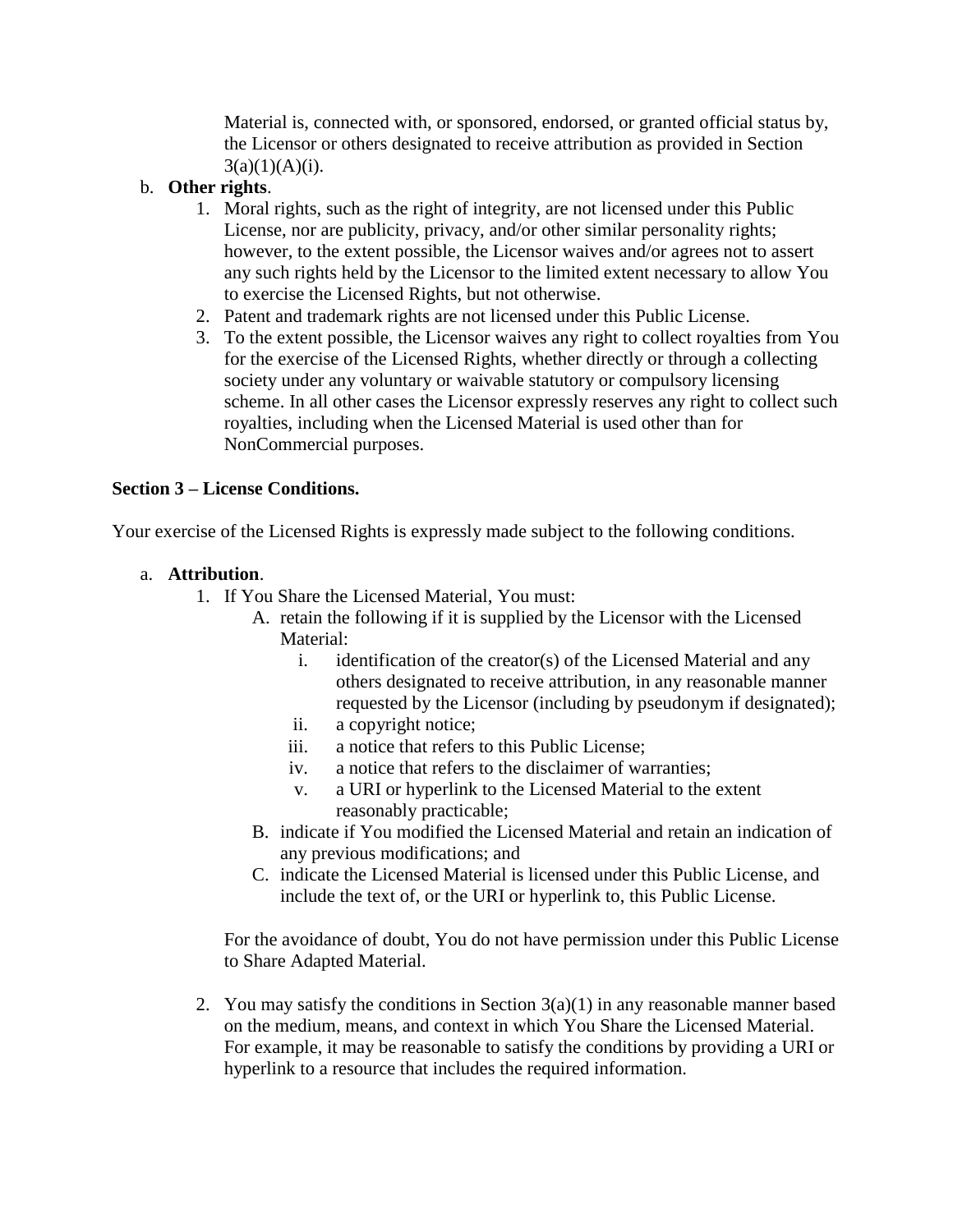3. If requested by the Licensor, You must remove any of the information required by Section  $3(a)(1)(A)$  to the extent reasonably practicable.

### **Section 4 – Sui Generis Database Rights.**

Where the Licensed Rights include Sui Generis Database Rights that apply to Your use of the Licensed Material:

- a. for the avoidance of doubt, Section  $2(a)(1)$  grants You the right to extract, reuse, reproduce, and Share all or a substantial portion of the contents of the database for NonCommercial purposes only and provided You do not Share Adapted Material;
- b. if You include all or a substantial portion of the database contents in a database in which You have Sui Generis Database Rights, then the database in which You have Sui Generis Database Rights (but not its individual contents) is Adapted Material; and
- c. You must comply with the conditions in Section  $3(a)$  if You Share all or a substantial portion of the contents of the database.

For the avoidance of doubt, this Section 4 supplements and does not replace Your obligations under this Public License where the Licensed Rights include other Copyright and Similar Rights.

#### **Section 5 – Disclaimer of Warranties and Limitation of Liability.**

- **a. Unless otherwise separately undertaken by the Licensor, to the extent possible, the Licensor offers the Licensed Material as-is and as-available, and makes no representations or warranties of any kind concerning the Licensed Material, whether express, implied, statutory, or other. This includes, without limitation, warranties of title, merchantability, fitness for a particular purpose, noninfringement, absence of latent or other defects, accuracy, or the presence or absence of errors, whether or not known or discoverable. Where disclaimers of warranties are not allowed in full or in part, this disclaimer may not apply to You.**
- **b. To the extent possible, in no event will the Licensor be liable to You on any legal theory (including, without limitation, negligence) or otherwise for any direct, special, indirect, incidental, consequential, punitive, exemplary, or other losses, costs, expenses, or damages arising out of this Public License or use of the Licensed Material, even if the Licensor has been advised of the possibility of such losses, costs, expenses, or damages. Where a limitation of liability is not allowed in full or in part, this limitation may not apply to You.**
- c. The disclaimer of warranties and limitation of liability provided above shall be interpreted in a manner that, to the extent possible, most closely approximates an absolute disclaimer and waiver of all liability.

#### **Section 6 – Term and Termination.**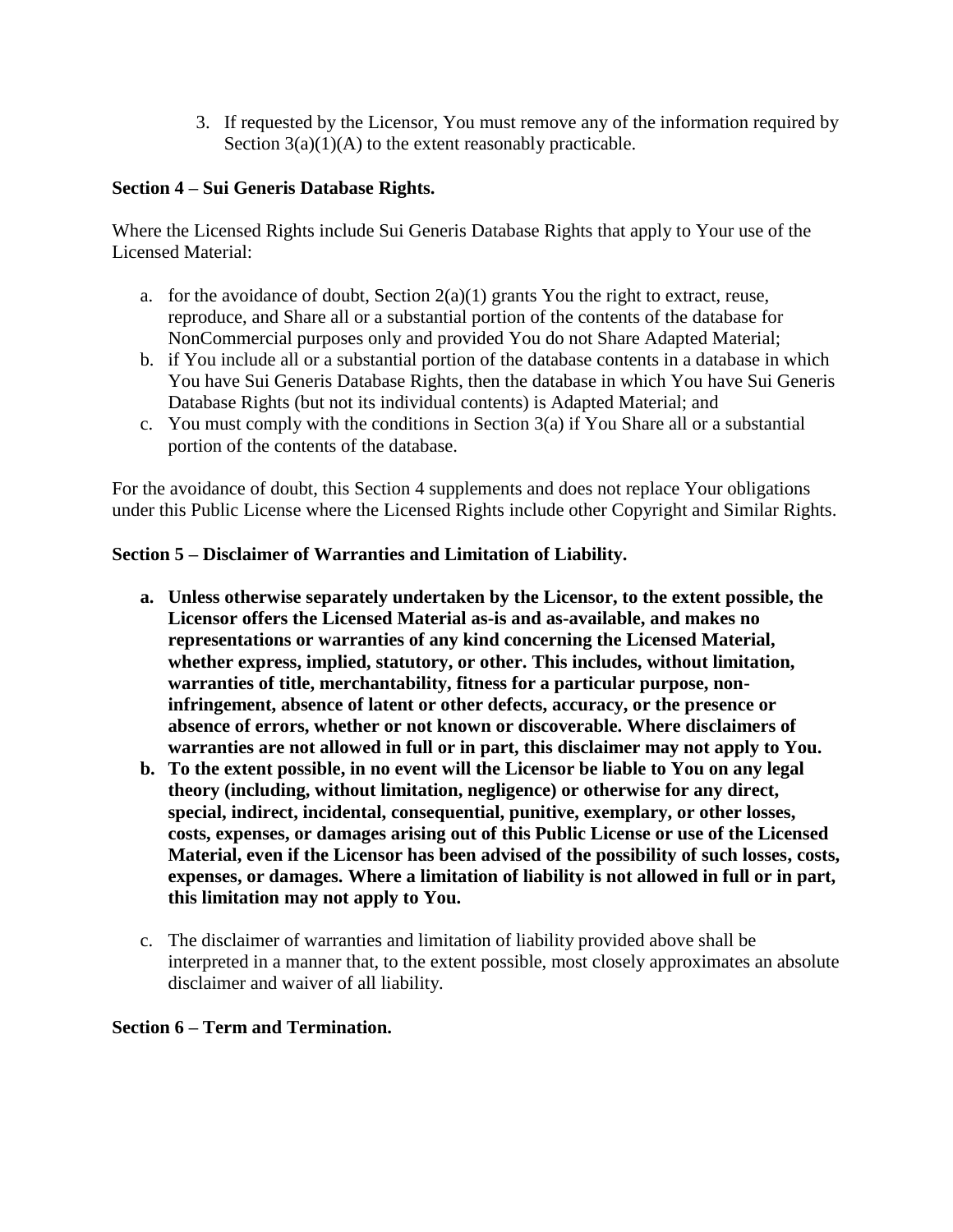- a. This Public License applies for the term of the Copyright and Similar Rights licensed here. However, if You fail to comply with this Public License, then Your rights under this Public License terminate automatically.
- b. Where Your right to use the Licensed Material has terminated under Section 6(a), it reinstates:
	- 1. automatically as of the date the violation is cured, provided it is cured within 30 days of Your discovery of the violation; or
	- 2. upon express reinstatement by the Licensor.

For the avoidance of doubt, this Section 6(b) does not affect any right the Licensor may have to seek remedies for Your violations of this Public License.

- c. For the avoidance of doubt, the Licensor may also offer the Licensed Material under separate terms or conditions or stop distributing the Licensed Material at any time; however, doing so will not terminate this Public License.
- d. Sections 1, 5, 6, 7, and 8 survive termination of this Public License.

## **Section 7 – Other Terms and Conditions.**

- a. The Licensor shall not be bound by any additional or different terms or conditions communicated by You unless expressly agreed.
- b. Any arrangements, understandings, or agreements regarding the Licensed Material not stated herein are separate from and independent of the terms and conditions of this Public License.

#### **Section 8 – Interpretation.**

- a. For the avoidance of doubt, this Public License does not, and shall not be interpreted to, reduce, limit, restrict, or impose conditions on any use of the Licensed Material that could lawfully be made without permission under this Public License.
- b. To the extent possible, if any provision of this Public License is deemed unenforceable, it shall be automatically reformed to the minimum extent necessary to make it enforceable. If the provision cannot be reformed, it shall be severed from this Public License without affecting the enforceability of the remaining terms and conditions.
- c. No term or condition of this Public License will be waived and no failure to comply consented to unless expressly agreed to by the Licensor.
- d. Nothing in this Public License constitutes or may be interpreted as a limitation upon, or waiver of, any privileges and immunities that apply to the Licensor or You, including from the legal processes of any jurisdiction or authority.

Creative Commons is not a party to its public licenses. Notwithstanding, Creative Commons may elect to apply one of its public licenses to material it publishes and in those instances will be considered the "Licensor." The text of the Creative Commons public licenses is dedicated to the public domain under the CC0 Public Domain Dedication. Except for the limited purpose of indicating that material is shared under a Creative Commons public license or as otherwise permitted by the Creative Commons policies published at creativecommons.org/policies,